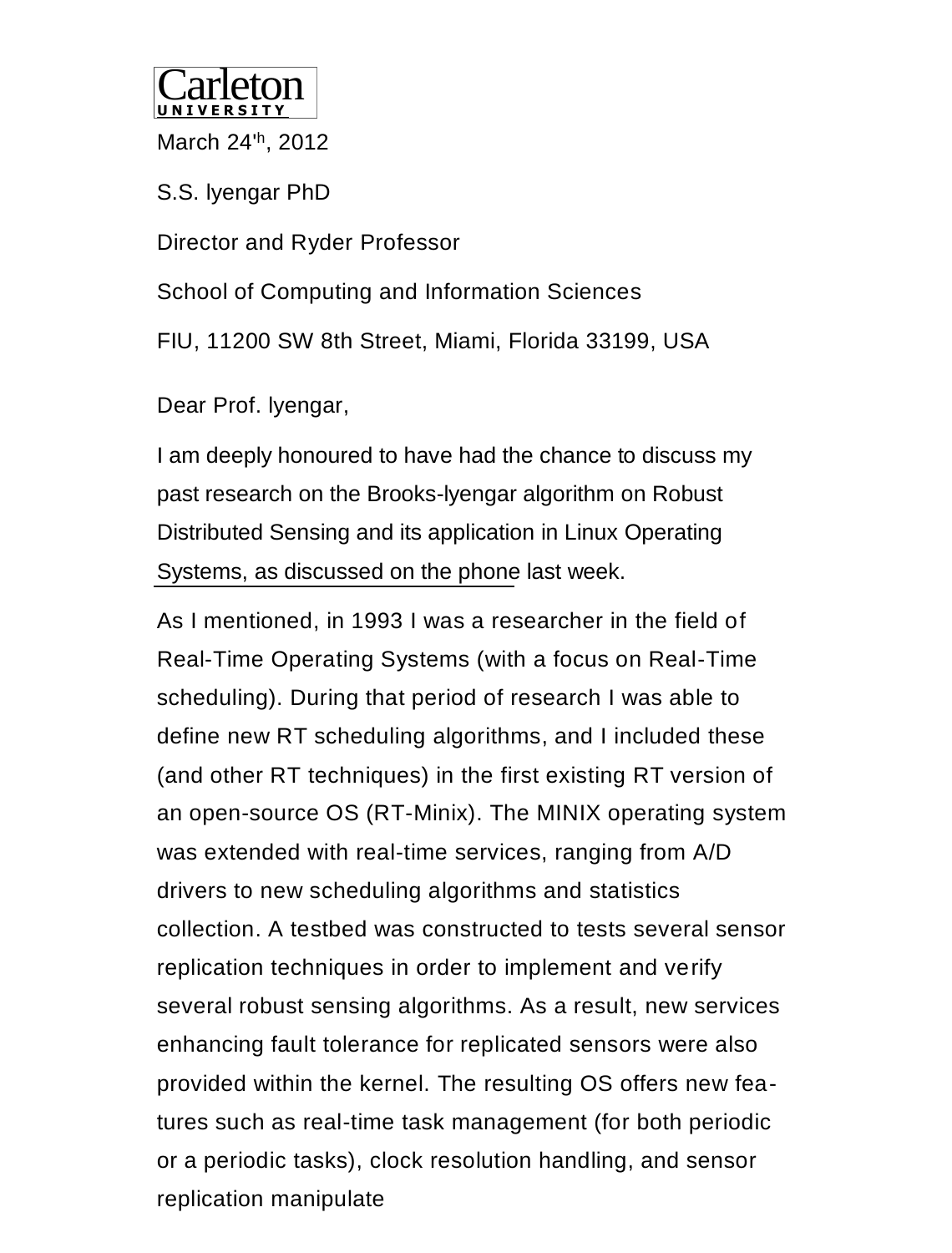Using this workbench, we implemented different versions of the Brooks-lyengar algorithm for robust sensing, using inexact agreement and optimal region. The introduction of this new mechanism provided more accuracy and precision.

These results were published in various papers and a book. My ideas were used shortly after by other researchers in the field, leading to the development of the first versions of RT-Linux. Fifteen years after, this approach continues to be used and cited, and new Real-Time projects based on the concepts I defined have been started in the last 5 years.

I congratulate you on your numerous successful endeavours, and wish you the best of luck. Sincerely,

Dr. Gabriel Wainer Associate Professor Department of Systems and Computer Engineering Carleton University 4456 Mackenzie Building, 1125 Colonel By Drive Ottawa ON. K1S 5B6, Canada.

<http://www.sce.carleton.ca/faculty/wainer>

## [gwainer@sce.carleton.ca](mailto:gwainer@sce.carleton.ca)

About myself: I am a Senior Member of SCS and IEEE. I received a Ph.D. (1998, *with highest honors)* at the Universite d'Aix-Marseille III, France. In July 2000, I joined the Dept. of Systems and Computer Engineering at Carleton University. I have authored three books and over 260 research articles; I edited four other books and helped organizing over 110 conferences. I am Vice-President Publications of the SCS (Society for Modeling and Simulation International). I am Special Issues Editor of SIMULATION, member of the Editorial Board of Wireless Networks (Elsevier), Journal of Defense Modeling and Simulation (SCS), and International Journal of